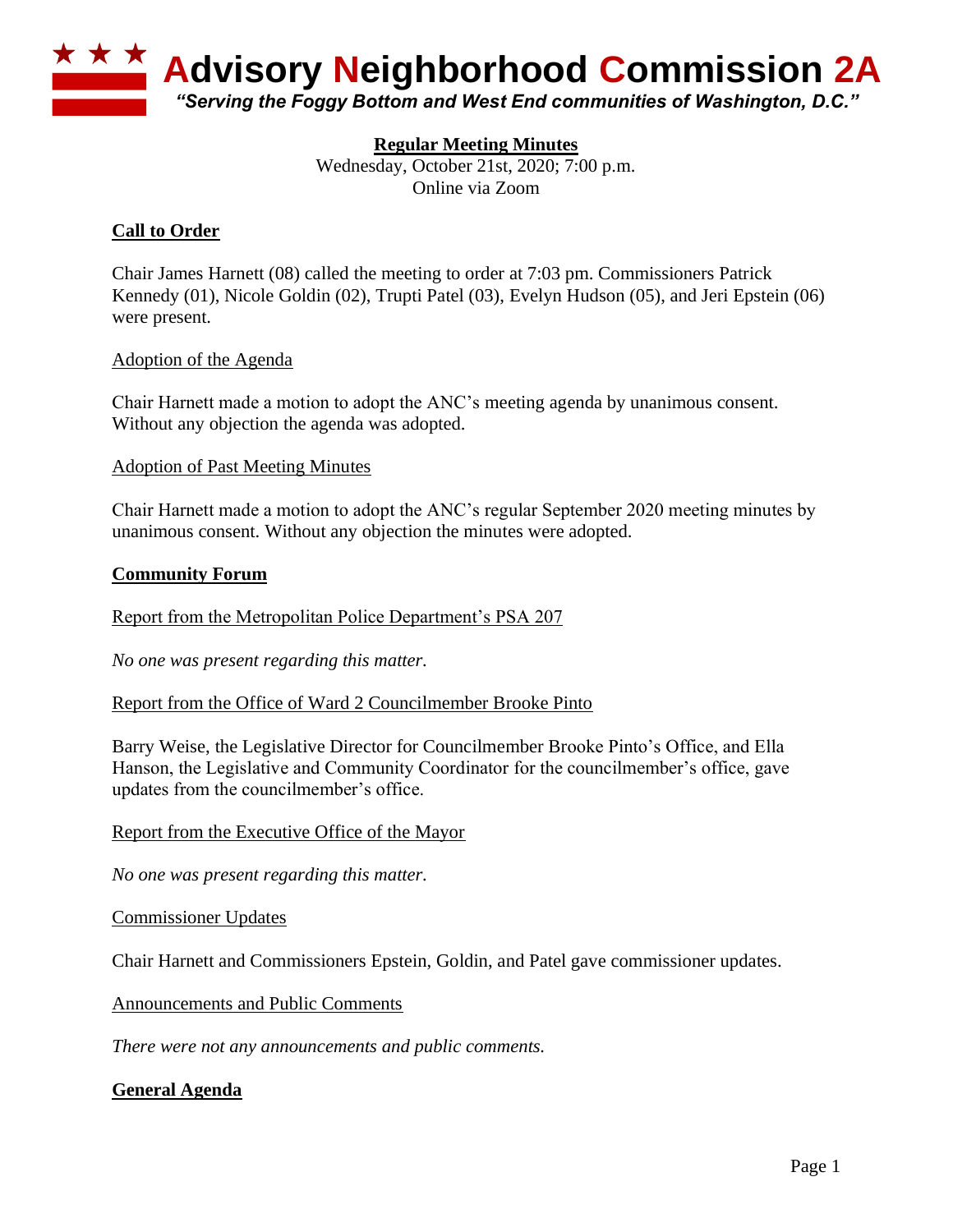Consideration of a Resolution Regarding Personnel Matters at the School Without Walls at Francis-Stevens and School Without Walls High School

Chair Harnett made a motion to adopt a proposed resolution regarding the matter. Commissioner Kennedy seconded the motion, which was voted on and passed (VOTES: 6-0-0). The resolution reads as follows:

WHEREAS, School Without Walls High School (SWWHS) and School Without Walls at Francis-Stevens (SWWFS) are both located in Ward 2, and the high school campus is within the boundaries of ANC 2A,

WHEREAS, Richard Trogisch has served as principal of SWWHS, the highest performing high school in the District, since 2006. The school is ranked second in the region, among the top 75 high schools in the nation, according to U.S. News & World Report, and a two-time Blue Ribbon Schools award winner that is majority-minority with students from all eight wards,

WHEREAS, Richard Trogisch also took over leadership of Francis-Stevens Education Campus in 2012, when it was barely saved from closure, with only 190 students enrolled in a building with a capacity for 480 and failing test scores. He has since led the pre-K through grade 8 school to a remarkable turnaround, with nearly 600 students now enrolled from all eight wards, a waiting list of up to 800, vastly improved test scores, and increased academic rigor,

WHEREAS, both schools, representing 1,200 DC families, boast a diverse enrollment; both are majority-minority; and in both schools the student body and parental involvement proudly have diverse leadership teams that should be the envy and goal of every school in America,

WHEREAS, on Monday, October 5th, 2020, the Mayor announced plans to re-open schools in the coming weeks, and, at a Chancellor's meeting, Principal Trogisch asked specifically what air quality standards were being set by the DC Public Schools (DCPS) and how such standards would be measured and enforced at all schools. After no specific answer to his question was given, he said he later told his staff and parents that he would not open School Without Walls at Francis-Stevens unless he was certain students, teachers, and all other school personnel would be safe,

WHEREAS, School Without Walls at Francis-Stevens is a 93-year old building with no HVAC system, window air conditioners in each classroom, and numerous maintenance issues that come with an old building slated for major renovation in less than two years,

WHEREAS, within the past week, the Centers for Disease Control and Prevention (CDC) revised its guidance to acknowledge that COVID-19 is spread not just by droplets, but in aerosolized form in closed indoor spaces with poor ventilation and that regular exchange of fresh air is imperative for such spaces to be safe, especially where people, such as students and teachers in classrooms, stay in those spaces for more than just a few minutes at a time,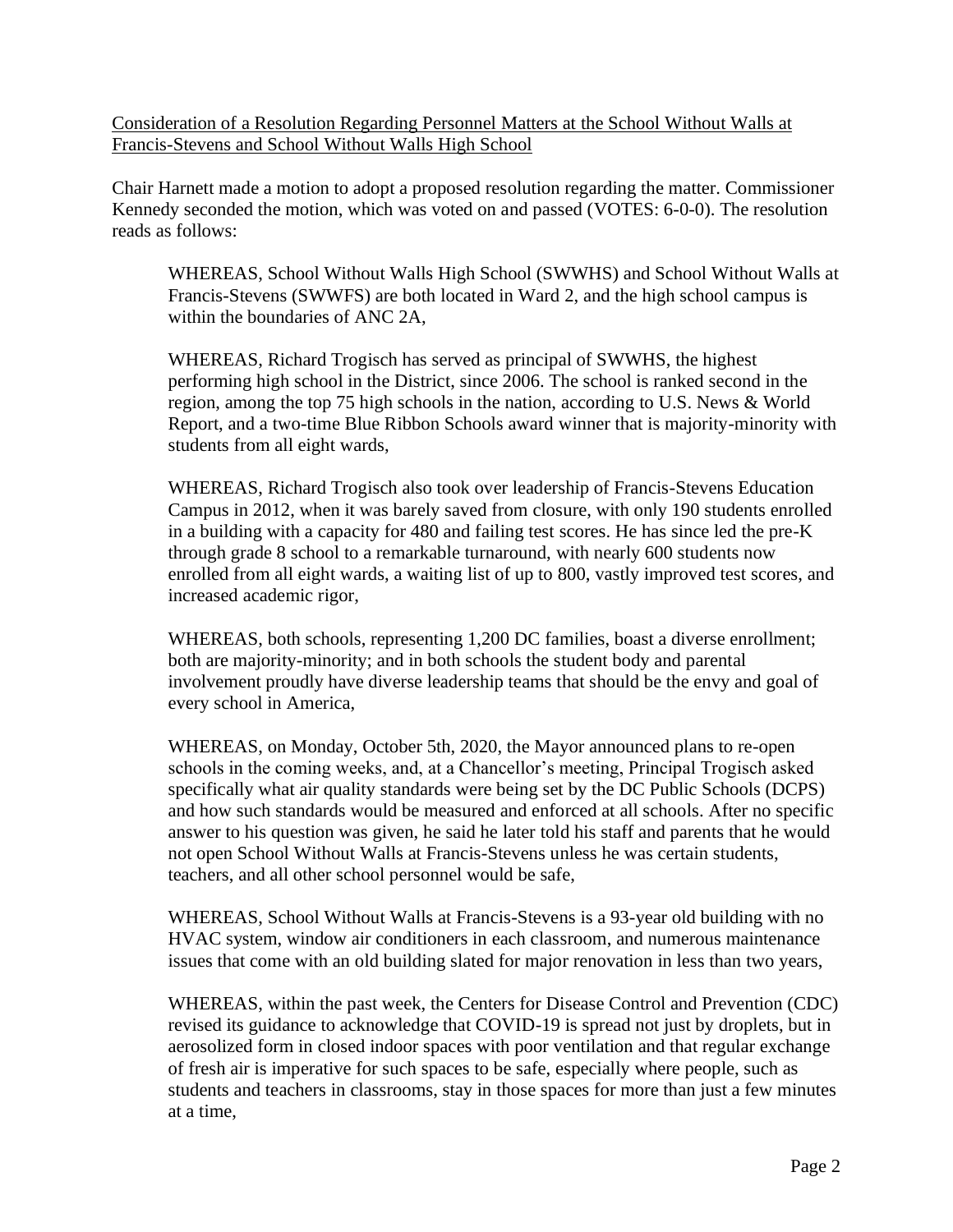WHEREAS, the student body at SWWFS includes students with disabilities, including students with respiratory problems such as asthma, and adult staff members at the school include personnel in the high risk category, with some up to the age of 70, and the health and safety of students and personnel must be the highest priority and that is nonnegotiable,

WHEREAS, less than 48 hours after Principal Trogisch questioned whether the air quality and ventilation standards at SWWFS would allow the school to open safely, he was fired by DCPS with the pretext later given that there had been a student "enrollment anomaly" in a previous year,

WHEREAS, DCPS officials openly admitted to the school community that the firing of Principal Trogisch was "not in the best interests" of students and faculty, and

WHEREAS, when considering the timing of the firing of Principal Trogisch within hours of his bringing up health and safety issues, the reason given by DCPS appears to be an implausible pretext, straining all credulity.

THEREFORE, BE IT RESOLVED that ANC 2A joins a majority of DC councilmembers in demanding answers from Chancellor Ferebee to questions regarding the firing of an honored, respected, and beloved educator.

BE IT FURTHER RESOLVED that ANC 2A demands to know what air quality standards and ventilation (air exchange) standards will be used by DCPS to determine whether schools and individual classrooms can reopen safely, and demands to know how those standards will be measured and enforced before schools are allowed to reopen.

BE IT FURTHER RESOLVED that ANC 2A demands that DCPS immediately engages parents, students, and educators so as to ensure that all individuals have access to information on the metrics for reopening and safety measures being put in place so that parents and educators can make informed decisions as to how they wish to proceed with this school year. Given that DC has among the highest rates of asthma of major metropolitan areas in U.S. and that children from Wards 5,7, and 8 are impacted by respiratory illnesses at higher rates than other wards, understanding the state of the ventilation in every single DCPS building is critical to ensure that we do not put our children, especially children of color, who have already been disproportionately impacted by COVID-19, at even further risk.

BE IT FURTHER RESOLVED that ANC 2A urges the DC Council to hold hearings on remediation efforts conducted at every DC Public School facility as a step toward restoring public trust. Failure to do so will only add to fears of retaliation for whistleblowers and add to the fears of parents and teachers that our school buildings are not safe.

BE IT FURTHER RESOLVED that ANC 2A demands that Principal Richard Trogisch be reinstated at once to his duties. The fact that he was willing to risk his career rather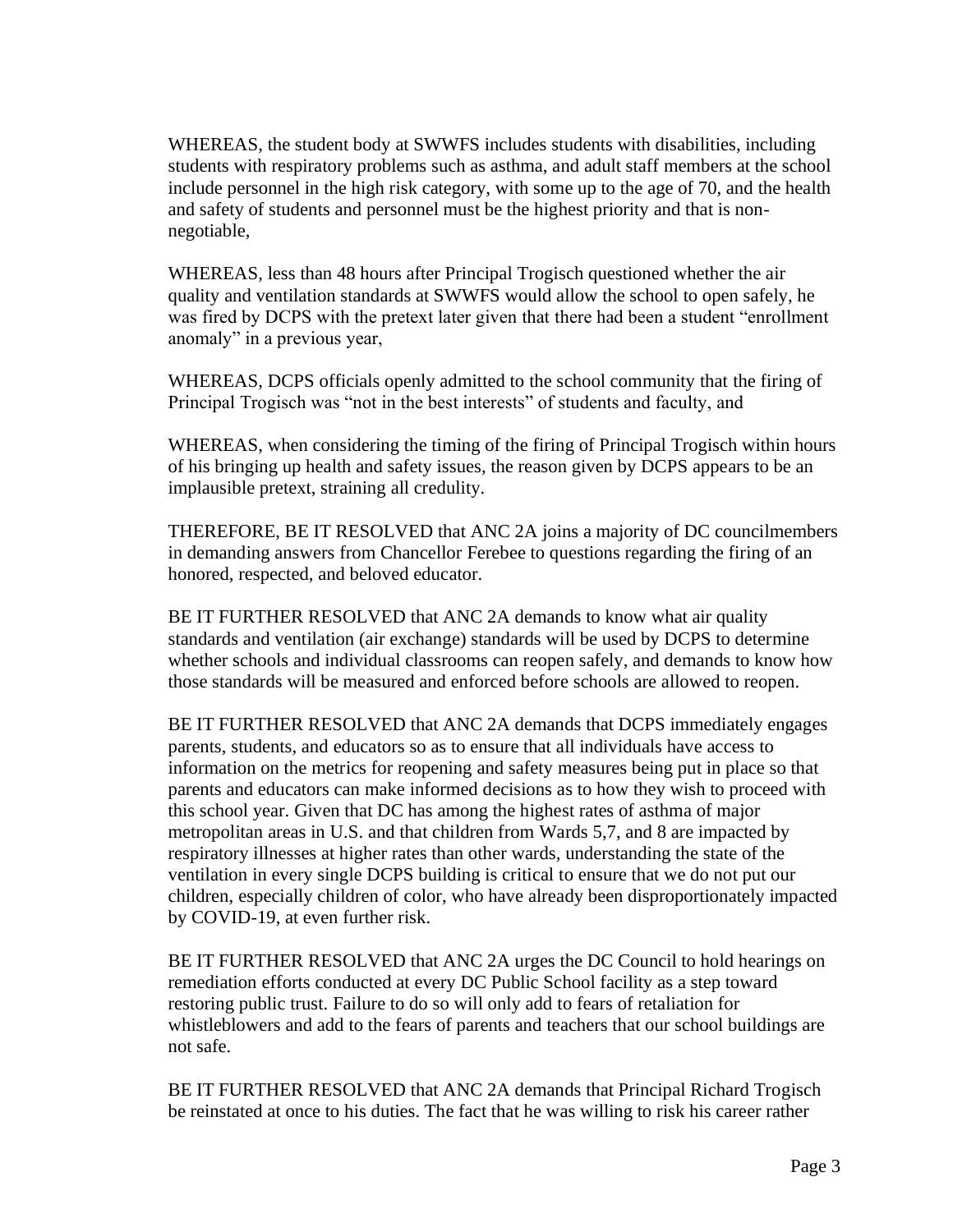than put at risk the health and safety of his students, teachers, and staff is at the heart of this matter, and the manner in which he was terminated has created a chilling effect for anyone wanting to raise health and safety issues, even during a pandemic.

BE IT FURTHER RESOLVED that ANC 2A demands that since SWWHS and SWWFS have five women associate and assistant principals, four of whom are women of color, with many years of experience with the School Without Walls community, the selection of any interim principal must come from within their ranks.

BE IT FURTHER RESOLVED that this resolution be considered a vote of no confidence in the leadership of Chancellor Lewis Ferebee and all other DCPS officials directly involved in the termination of Richard Trogisch. It should be noted that School Without Walls High School is the closest public school in America to the White House, and the transparently cruel methods of silencing and terminating a whistleblower do not represent to our nation the values of the citizens of the District of Columbia, nor the concern that we have for our children and educators that our schools be reopened safely.

### Presentation by GW Regarding the University's Coronavirus Policies and Testing Practices

Lynn Goldman, the Dean of GW's Milken Institute School of Public Health, and Christy Anthony, the Director of GW's Office of Student Rights & Responsibilities, gave a presentation regarding the university's coronavirus policies and testing practices and answered questions from commissioners and meeting attendees.

### **Matters Before the Public Space Committee**

# Consideration of a Resolution Regarding the Updated Public Space Proposal for Streetscape Improvements at 26th Street and I Street NW

Chair Harnett made a motion to adopt a proposed resolution regarding the matter. Commissioner Hudson seconded the motion. Commissioner Kennedy made a motion to table the proposed resolution for consideration during a future ANC meeting, with instructions to consider a plan that includes a sidewalk as part of this public space application. Chair Harnett seconded the motion to table the proposed resolution, which was voted on and passed (VOTES: 5-0-0).

### Public Space Application for the Installation of 12 Fiberglass Planters at 1222 22nd Street NW

Commissioner Epstein made a motion to adopt a proposed resolution regarding the matter. Chair Harnett seconded the motion, which was voted on and passed (VOTES: 6-0-0). The resolution reads as follows:

ANC 2A supports the public space application for the installation of 12 fiberglass planters at 1222 22nd Street NW.

# **Matters Before the Department of Consumer and Regulatory Affairs**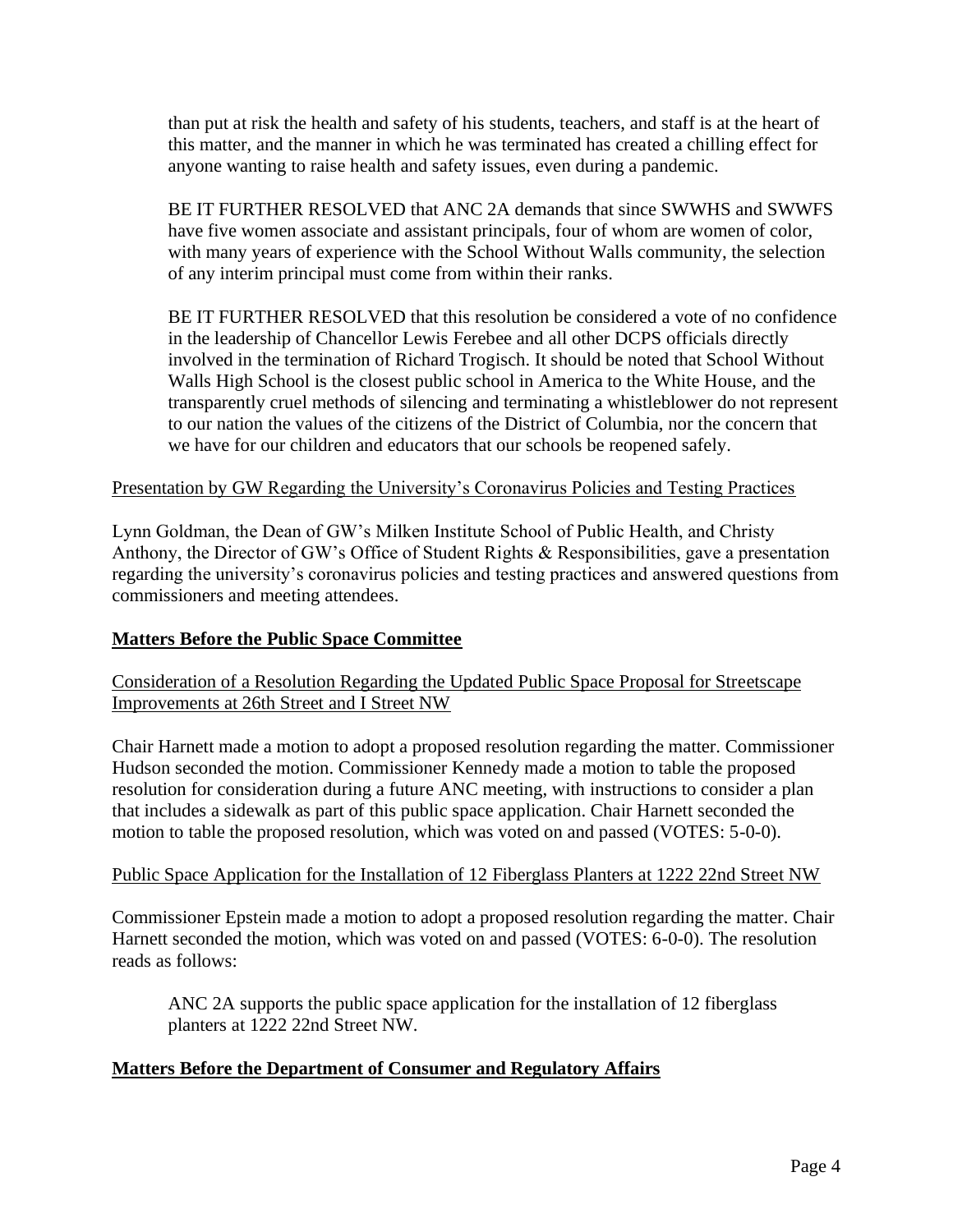Consideration of a Resolution Regarding Boston Properties' Request for an After-Hours Permit to Work During Upcoming Holidays as Part of the 2100 Pennsylvania Avenue NW Construction Project

Chair Harnett made a motion to adopt a proposed resolution regarding the matter. Commissioner Patel seconded the motion, which was voted on and passed (VOTES: 6-0-0). The resolution reads as follows:

ANC 2A supports Boston Properties' request for an extension of its after-hours permit until the end of November 2020 as part of the 2100 Pennsylvania Avenue NW construction project. The ANC also supports Boston Properties' request for an after-hours permit to work on the following holidays between 7:00 am and 7:00 pm:

- 1. Veterans Day: November 11th, 2020
- 2. Martin Luther King Jr. Day: January 18th, 2021
- 3. Presidents' Day: February 15th, 2021

# **Matters Before the District Department of Transportation**

# Consideration of a Resolution Regarding the Proposed moveDC 2021 Update

Chair Harnett made a motion to adopt a proposed resolution regarding the matter. Commissioner Goldin seconded the motion, which was voted on and passed (VOTES: 6-0-0). The resolution reads as follows:

WHEREAS, the Di[s](https://movedc-dcgis.hub.arcgis.com/)trict Department of Transportation (DDOT) has opened public [comment](https://movedc-dcgis.hub.arcgis.com/) for the agency's 2021 update to the moveDC plan, last updated in 2014, which is the framework for establishing routes across the District of Columbia where prioritized mass transit lanes should be constructed, including protected bus lanes, dedicated bus lanes, and prioritized freight corridors,

WHEREAS, new DC law requires the periodic update of the moveDC plan and that DDOT solicit feedback from the public and ANCs as to its overarching goals and specific routes where mass transit should be prioritized, and

WHEREAS, ANC 2A is committed to advancing the safety of all road users and projects that can reasonably improve transit access.

THEREFORE, BE IT RESOLVED that ANC 2A supports implementing the moveDC plan, with the following additions for the 2021 update:

- 1. On the Transit Priority Network:
	- a. Reiterating [a](https://bd464bcc-f588-48fb-8882-8d70c4a297c7.filesusr.com/ugd/554760_02a45624df544168894c1aca1c416d60.pdf) [resolution](https://bd464bcc-f588-48fb-8882-8d70c4a297c7.filesusr.com/ugd/554760_02a45624df544168894c1aca1c416d60.pdf) approved by ANC 2A on March 20th, 2019, the inclusion of 18th Street NW between K Street NW and Constitution Avenue NW for a dedicated bus lane.